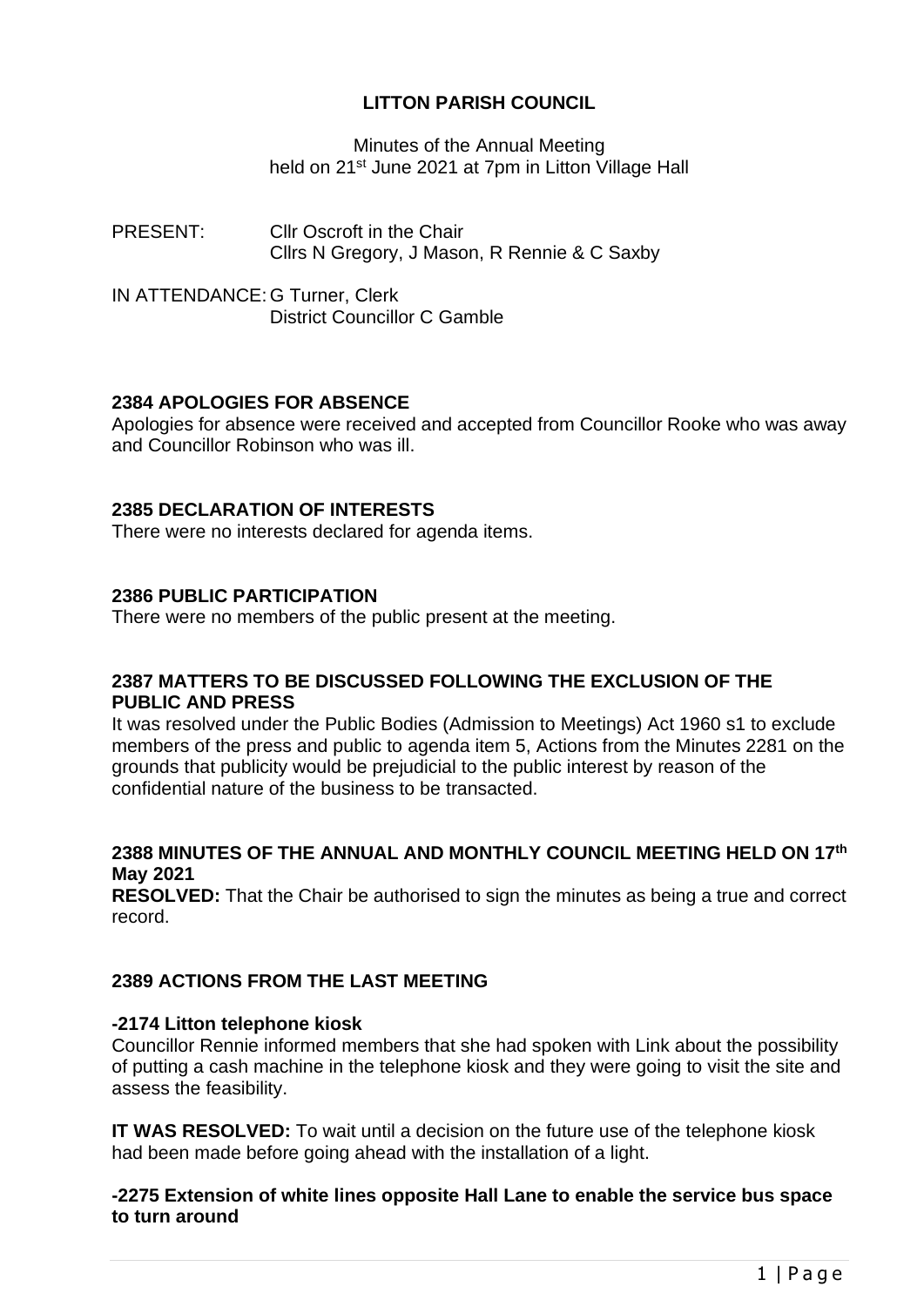Councillors Oscroft and Rooke met with Derbyshire Dales MP Sarah Dines to discuss the problem with the public service bus being unable to turn around on occasions due to parked cars. Sarah Dines MP suggested that evidence is gathered of the number of times the bus is blocked from turning around. A resident living near the site has agreed to keep a log for a few weeks.

**IT WAS RESOLVED:** That Councillor Oscroft will contact the resident to see how the log is progressing.

# **-2357 Repainting of the Phone Kiosk in Litton**

It was noted that an offer had been received to repaint the telephone kiosk in Litton for free. The only requirement is for the Council to supply the paint.

**IT WAS RESOLVED:** To accept the generous offer.

# **-2379 Report on the Condition of the Benches and Flower Tubs**

Councillor Oscroft reported that he had inspected the tubs and benches in the parish and identified that the benches around the tree on Litton Village Green needed replacing and numerous others were in need of repair.

It was also noted that two flower tubs also need replacing.

**IT WAS RESOLVED:** To ask at the Annual Parish Meeting whether any residents would like to sponsor a new bench.

# **2390 RENEWAL OF LITTON PLAYGROUND**

It was noted that the Council is awaiting a final outcome on its request for funding.

### **2391 FENCE AT CRESSBROOK CAR PARK**

The Clerk reported that she had sent a request to Derbyshire County Council to replace the fence along the road above the car park in Cressbrook.

### **2392 TREES**

Councillor Gregory reported that there were a number of trees on Litton's village greens that were diseased and need to be removed. There are also a number of ash trees at the playground that need to be removed too.

**IT WAS RESOLVED:** That Councillor Gregory will consult with the handyperson as to whether any of the trees are small enough for him to be able to remove.

### **2393 CEMETERY**

Councillor Gregory reported that the path on the right-hand side of the cemetery is overgrown and requires spraying to clear it.

It was also reported that the undulation of the graves needs to be corrected.

**RESOLVED:** That Councillor Gregory will speak with the handyperson about both these tasks.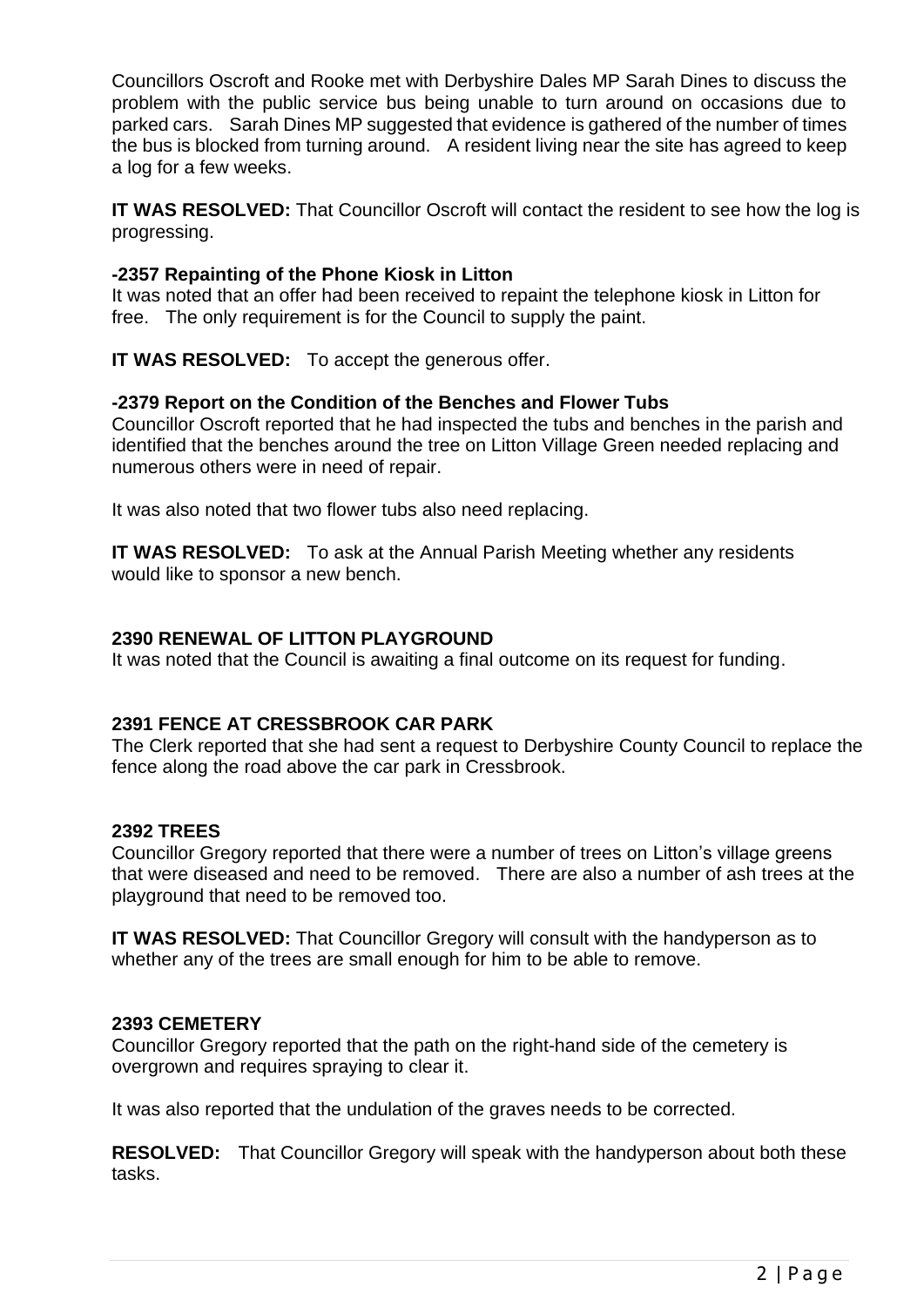### **2394 CHRISTMAS LIGHTS**

Councillor Gregory asked whether the lights on Litton's village greens could this year be wrapped around the tree trunks to create a display rather than strung between the trees.

It was noted that the Christmas lights in Litton are not the responsibility of the Parish Council but that Councillors Mason and Oscroft will mention the proposal to Friends of Litton.

#### **2395 ANNUAL PARISH MEETING SLIDES**

The slides for presentation at the Annual Parish Meeting were circulated to members.

**IT WAS RESOLVED:** To approve the content of the slides.

# **2396 PLANNING APPLICATIONS**

### **Application Number - NP/DDD/0521/0592 - 8 Dale Terrace, Bottomhill Road, Cressbrook**

Development Description - Listed Building consent - Proposed alterations to basement to provide shower room

**IT WAS RESOLVED:** To support the application.

#### **Application Number - NP/DDD/0521/0520 - Curzon Farm, Litton**

Development Description - To reinstate a chimney stack above an existing fireplace and flue using blue engineering bricks and pots to match the other chimney stack on the house

**IT WAS RESOLVED:** To support the application.

#### **Application Number - NP/DDD/0521/0521 - Victorian Gardens, Cressbrook Hall, Cressbrook**

Development Description - S.73 application for the removal or variation of condition 2 on NP/DDD/0202/085

**IT WAS RESOLVED:** To support the application.

#### **2397 FINANCE**

(i) Accounts for Payment

The Clerk submitted a schedule of accounts in the sum of £1,664.04 for approval.

Income in the sum of £3,136 was also noted.

**IT WAS RESOLVED:** That the schedule of accounts be signed and the accounts to which they relate be paid.

It was noted that the current account balance as at 21<sup>ST</sup> June 2021 was £11,918.39 and the reserve account balance was £10,243.34

The Annual Governance and Accountability Return 2020/21 Part 2 with supporting bank reconciliations and explanations of variances were circulated to members and the following was **RESOLVED:**

(ii) To approve the Certificate of Exemption